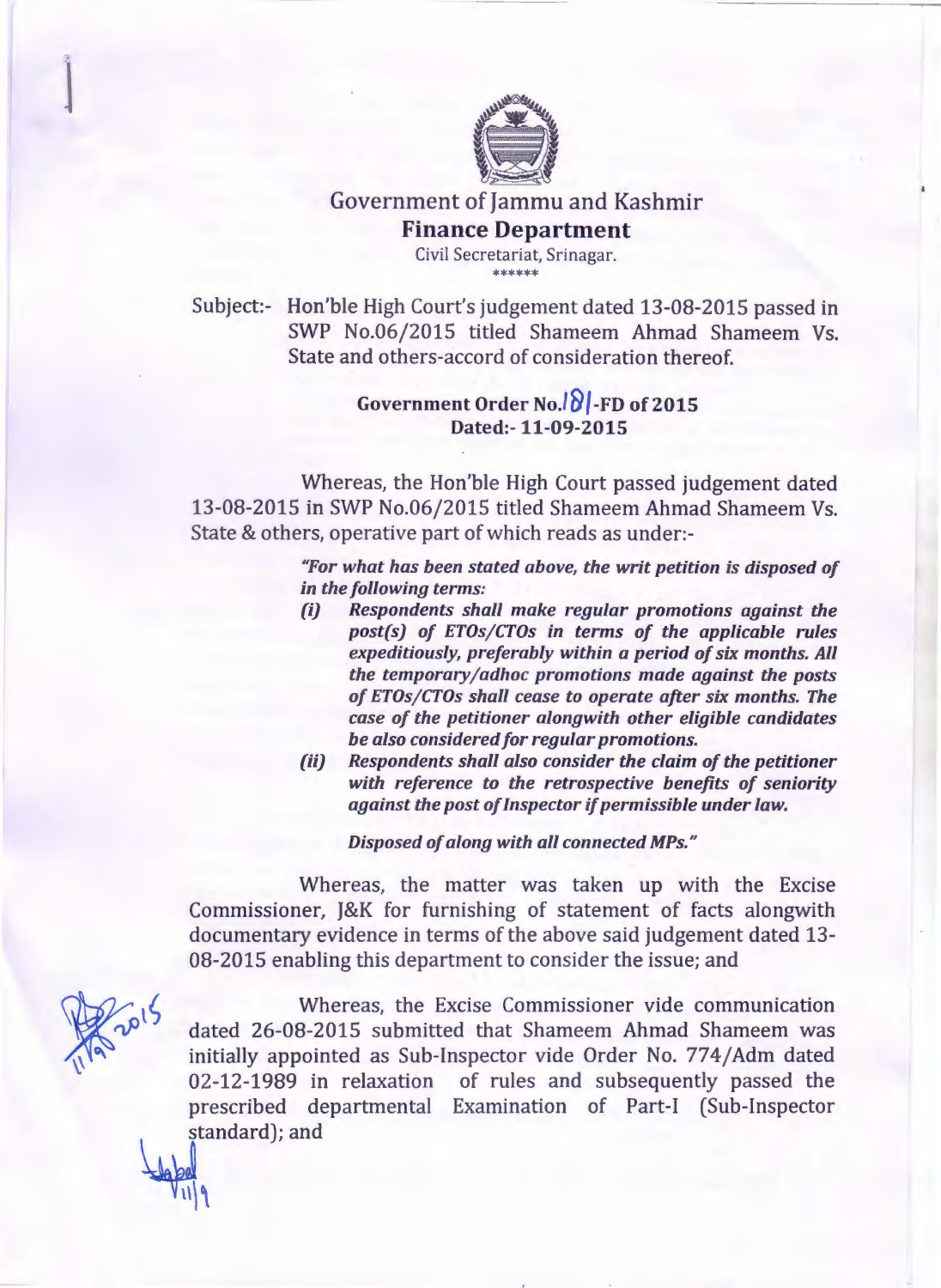Whereas, during the year 2000, the Excise Commissioner vide Order No. 536-Exc/2000 dated 29-02-2000 ordered the petitioner to look after the work as I/c Inspector although being semiqualified as he had passed only five papers of Part-II Departmental Examination (Inspector Standard). As per the J&K Excise and Sales Tax (Subordinate Service) Recruitment Rules, 1991, the method of recruitment to the post of Inspector-II has been reflected as under:-

## *"i) 50% by direct recruitment.*

*ii)50% by promotion from Class-III category (a) having rendered not less than 10 years service in that category and passed the departmental examination prescribed for Excise* & *Taxation Inspectors. 15% of promotion quota posts will be reserved for graduate Sub-Inspectors who have passed the Departmental examination of the standard of Inspectors and have rendered not less than 5 years service as Sub-Inspector."* ·

Whereas, the petitioner has subsequently passed the Part-11 Departmental Examination(Inspector Standard) by qualifying remaining paper 'A' on 17-01-2005 vide Notification No. PSC/EXAM/ETI/2004/06 dated 17-01-2005 issued by the J&K PSC. As such, the petitioner became eligible for considering his promotion/regularization as Inspector J&K Excise & Commercial Taxes(Subordinate) Service having passed all requisite papers. On the recommendation of the DPC the petitioner was immediately promoted as Inspector by the Excise Commissioner, vide Order No.166 of 2005 dated 6-7-2005 w.e.f 01-02-2005 having fully passed the requisite prescribed examination; and

Whereas, at the time of issuance of Tentative Seniority List of Inspectors of the J&K Excise and Commercial Taxes (Subordinate) Service, the petitioner was not having any objection with regard to his assigned seniority position and did not prefer to represent against his assigned position; and

 $\sqrt{9}$   $20^{15}$ 

Whereas, the Finance Department has issued Final Seniority List of Inspectors of the J&K Excise and Commercial Taxes (Subordinate) Service vide G.O. No. 159-F of 2012 dated 04-06-2012, wherein the particulars of the petitioner have been mentioned as under:-

| S.<br>No. | Name of the Inspector     | <b>Qualification</b> | D.O.B      | first<br><b>Date</b><br>of<br>appointment | Date<br>ΩI<br>appointment to<br>the<br>present<br>post. |
|-----------|---------------------------|----------------------|------------|-------------------------------------------|---------------------------------------------------------|
| 119       | Shameem Ahmad Rather(RBA) | Matric               | 01-04-1963 | 04-12-1989                                | 01-02-2005                                              |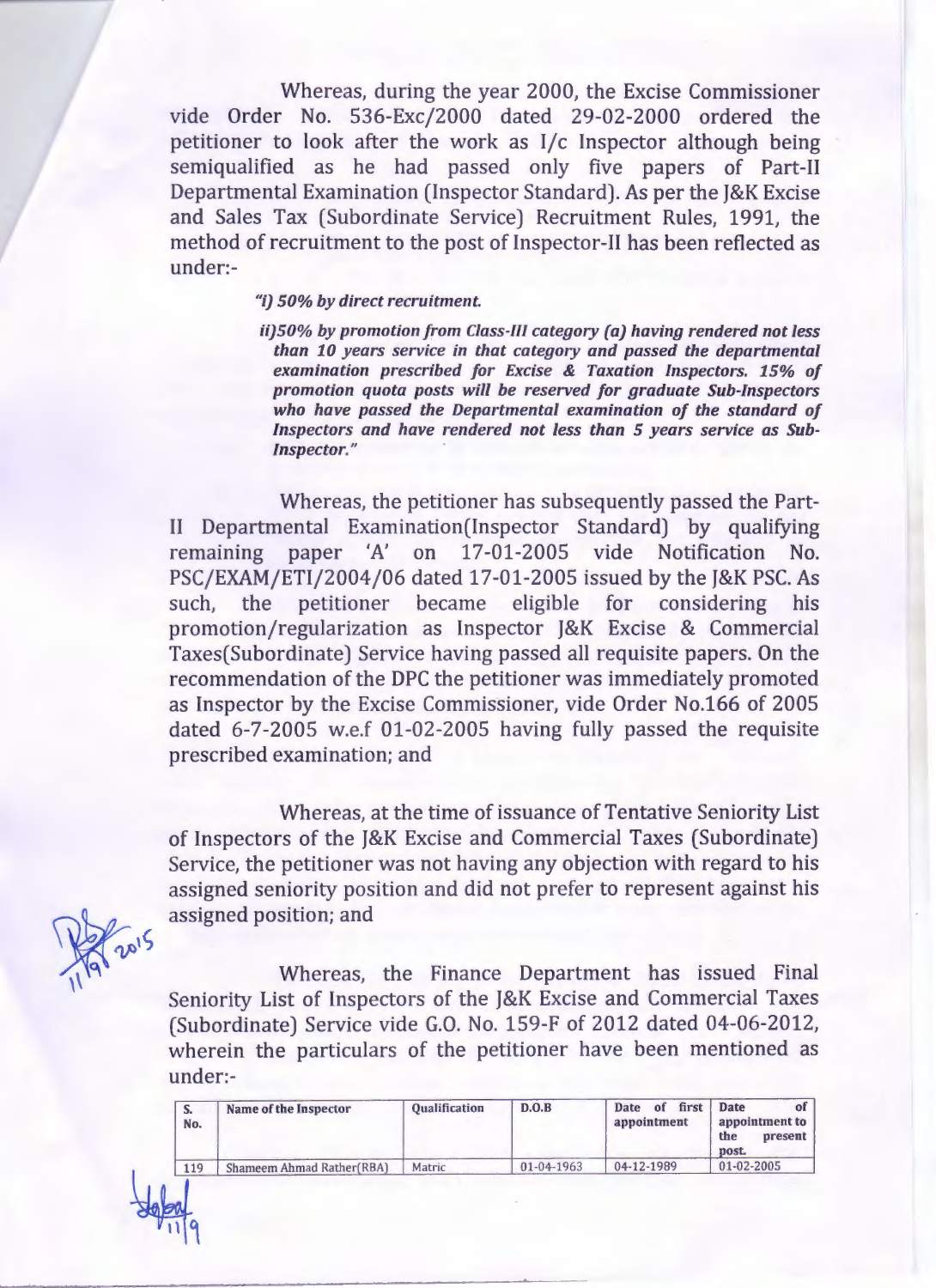Whereas, the petitioner has passed the Part-III departmental examination(ETO/CTO standard) pursuant to the following notifications of the J&K Public Service Commission as under:-

- (i) No. PSC/EXAM/2010/58 dated 28-07-2010, the official passed in paper C, D and F under Roll No. 15.
- (ii) No. PSC/EXAM/2009/29 dated 27-08-2009, the official passed in paper Band E under Roll No. 97.
- (iii) No.PSC/EXAM/2011/80 dated 04-07-2011, the official passed in paper A under Roll No. 23.

Whereas, as per the J&K Excise and Commercial Taxes (Gazetted) Service Recruitment Rules issued vide SR0-80 dated 12-3- 2007, the mode/method of recruitment to the post of ETO/CTO & equivalent is reproduced as under:-

- *aJ 50% by recruitment by competitive examination as laid by the Government for such Competitive examination.*
- *b) 50% by promotion from Inspectors in the Excise and Commercial Taxes Department having not less than five years service and having passed departmental examination for ETO/CTO as prescribed in this behalf"*

Whereas, pursuant to above rule position and passing of Part-III departmental examination(ETO/CTO standard) in full, the petitioner became eligible for considering his placement as ETO /CTO on 04-07-2011, subject to the condition that there is an availability of post and he is senior most eligible Inspector; and

Whereas, number of Inspectors including the petitioner have passed the departmental examination part-III(ETO/CTO standard) and on the basis of availability of posts of ETOs/CTOs, the senior most qualified Inspectors have been/are being placed as 1/c ETOs/CTOs by the Department from time to time as per the relevant Recruitment Rules. Moreover, various qualified eligible Inspectors admittedly senior to the petitioner, have not yet been considered for placement/promotion due to non-availiability of posts; and

 $rac{1}{\sqrt{10}}$ 

Whereas, vide Excise Order No.379 of 2011-12-23 dated 23-12-2011, issued by the Excise Commissioner, J&K, Mr. Shameem Ahmad Rather, Inspector, Excise Department Kashmir province was temporarily ordered to lookafter the work of Excise Range Kashmir till further orders, however, such arrangement was neither any placement nor any promotion; and

Whereas, all the facts of the case were examined in the department in accordance with relevant rule position and it was